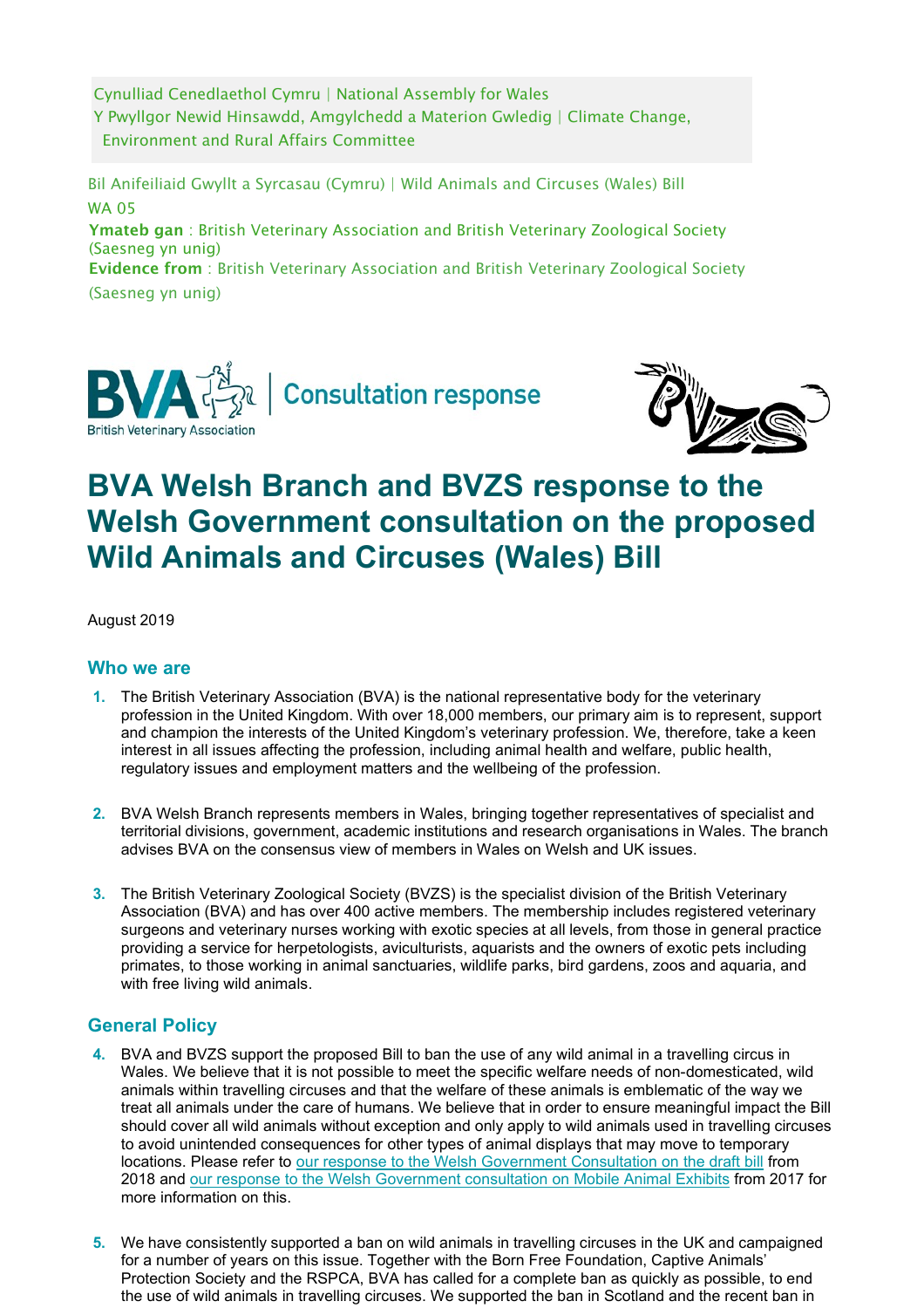England.

# **Animal Welfare**

**6.** We believe that the welfare needs of non-domesticated, wild animals cannot be met within a travelling circus. The Animal Welfare Act 2006 sets out that owners and keepers, including circus operators, have a duty of care to take all reasonable steps to meet the following welfare needs of animals in their care:

A strong voice for vets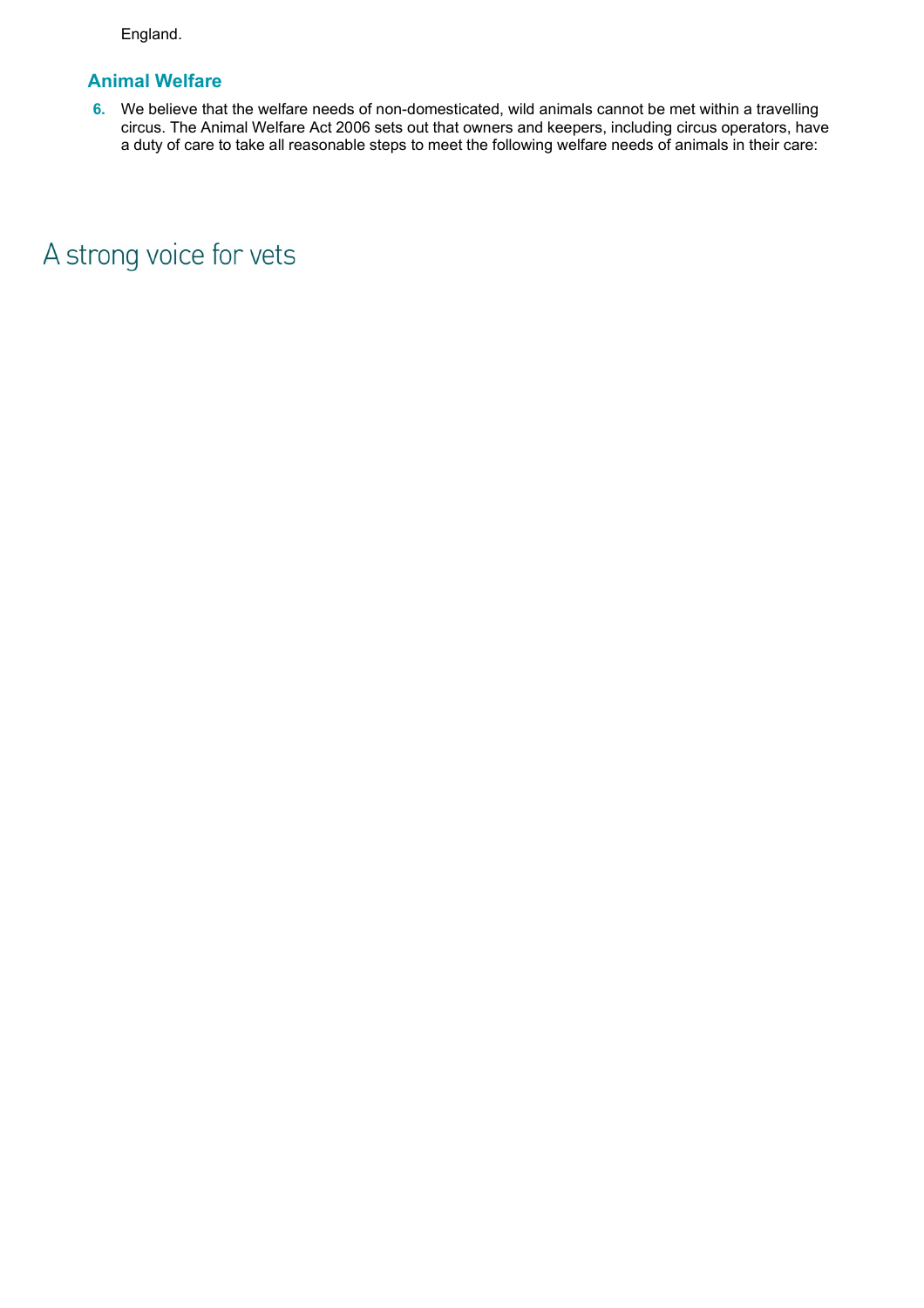- The need for suitable environment
- The need for a suitable diet
- The need to exhibit normal behaviour
- The need to be housed with, or apart from, other animals
- The need to be protected pain, suffering, injury and disease
- **7.** Captive wild animals have complex welfare needs and instinctive natural behavioural needs that must be met. Travelling circuses, by definition, necessitate the regular transportation of wild animals between sites and locations, as such their facilities must be portable and often size-limited in order to fit to the changeable location and travelling needs of the circus. With this in mind, travelling circuses are not able meet wild animals' need for a suitable environment, with adequate space, enrichment materials, temperature and noise regulation - obstructing wild animals in the pursuit of activities and behavioural expression that is natural to them.
- **8.** Likewise, time spent travelling, and performance schedules, may disrupt the normal diet of wild animals, impacting on the storage, preparation and provision of food needed to ensure these animals have a suitable diet.
- **9.** Further, as space can be limited in travelling circuses, circuses may use group-housing of wild animals. This could result in unsuitable social groupings for individual animals and high social density, which can respectively result in stress, aggression and abnormal behaviour.
- **10.** Our view is supported by the 'Harris review' commissioned by the Welsh Government<sup>1</sup>, which found a body of scientific evidence that indicated that travelling circuses do not meet the 'optimal welfare requirements' of the captive wild animals in their care and that evidence would support a ban on wild animals in travelling circuses on welfare grounds.

#### **Respect for wild animals**

- **11.** We see no benefit for humans or wild animals from the use of wild animals in travelling circuses. BVA believes that any perceived benefit of using wild animals in circuses will not outweigh the negative impact on welfare.
- **12.** We consider that the welfare of these animals is emblematic of the way we treat all animals under the care of humans and can negatively impact on the development of responsible and respectful attitudes towards animals. We are concerned that the continued use of wild animals in circuses has the potential to undermine the public's understanding of animals as sentient beings with complex welfare needs, instead framing animals as commodities that can be used to perform unnatural behaviours for human entertainment and promoting sub-optimal welfare practices that may be extrapolated and influence the way humans treat all animals.
- **13.** From an ethical perspective, we consider that a modern Welsh society should not accept the welfare of wild animals being compromised in the environment of a travelling circus. By the extremely restricted nature of facilities for wild animals to exhibit their natural behaviours, circuses serve no educational value either in terms of normal behaviour for the species concerned, or in providing context for their place in the natural environment. There is a wealth of widely available photographic and video material available which is able to show normal behaviour in the true context of the animals' natural environment.

## **Meaning of "operator"**

<sup>1</sup> Dorning et al, 2016 'The welfare of wild animals in travelling circuses' Available at: [http://www.ispca.ie/uploads/The\\_welfare\\_of\\_wild\\_animals\\_in\\_travelling\\_circuses.pdf](http://www.ispca.ie/uploads/The_welfare_of_wild_animals_in_travelling_circuses.pdf)